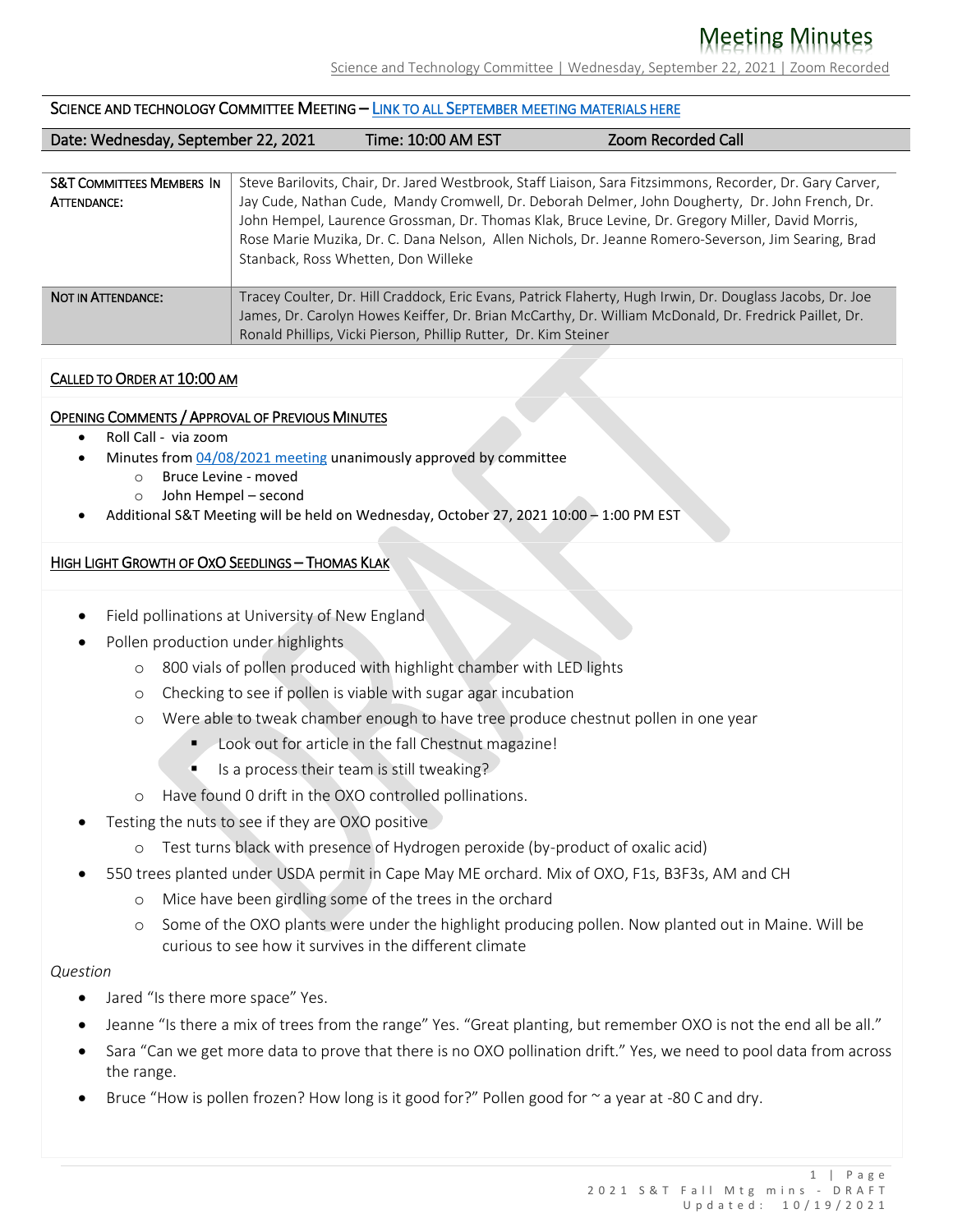### PUBLIC COMMENT PERIOD AND REGULATORY UPDATE- ANDY NEWHOUSE

- Syracuse has another large mixed OXO and breeding program planted
- Open comment received many large name environmental groups support
- USDA: Received NOI in August, and recently completed last comment period. Should have results in Aug 2023 as stated in NOI.
- EPA: FIFRA registration and tolerance exemption. First part of registration submitted. Estimated completion 2023. Exemption is being requested 25b for larger scale restoration. No timeline as is relatively new.
- FDA: Draft application completed. Should be the shortest approval of the agencies. Estimated completion Fall 2022.
- Canada: Hoping to submit next year

*Next steps*: Looking at combining OXO strategies.

- o Inducible expression of Oxo
- o Looking at other gene in genome that target expression
- o Enchaining Phytophthora resistance.

#### *Questions:*

- Rose Marie "Phytophthora strategies?" Mixing backcross program with Oxo
- Jim "Any conflicts with Canada?" We need to be talking with both, but one's decision should not stop another.
- Nathan "Do we have to get state approval" Depends, but most states follow the EPA. NY may add more. We are talking about that
- Tom K + John French "Joe James farm has some great resistance and are excited about stacking the OXO that." Talk about 25b another time

#### RESMAP PROJECT: SMALL STEM VS FIELD ASSAYS FOR BLIGHT - BRUCE LEVINE

- Our old backcross program assumed resistance was more simple than it is. However resistant genes are on more loci and throughout the genome. Therefore, we need to test more trees, possibly thousand (Jared is looking into what phenotypes are good indicators for resistance). Bruce and team are looking into prescreening with the RESMAP trials.
- Currently we have 16 families that were tested, SSA are being done in four locations this year. Lots of data to be collected and then all trees will be tested. 3-4 years from now they will be field inoculated to compare the methods.

### RESTORATION SCIENCE OUR SECOND SCIENCE. - JIM SEARING

- Restoration is KEY to TACFs mission and our public relations. How do we switch from tree breeding and science to restoration and out planting?
- There are professional societies for restoration. International organizations that have been around since the 80s. Society Ecological Restoration (SER) a prime example and has set standards. One being not bringing back a past ecology, but helping improve the ability for native species to thrive. There are eight principles underpinning ecological restoration (see presentation)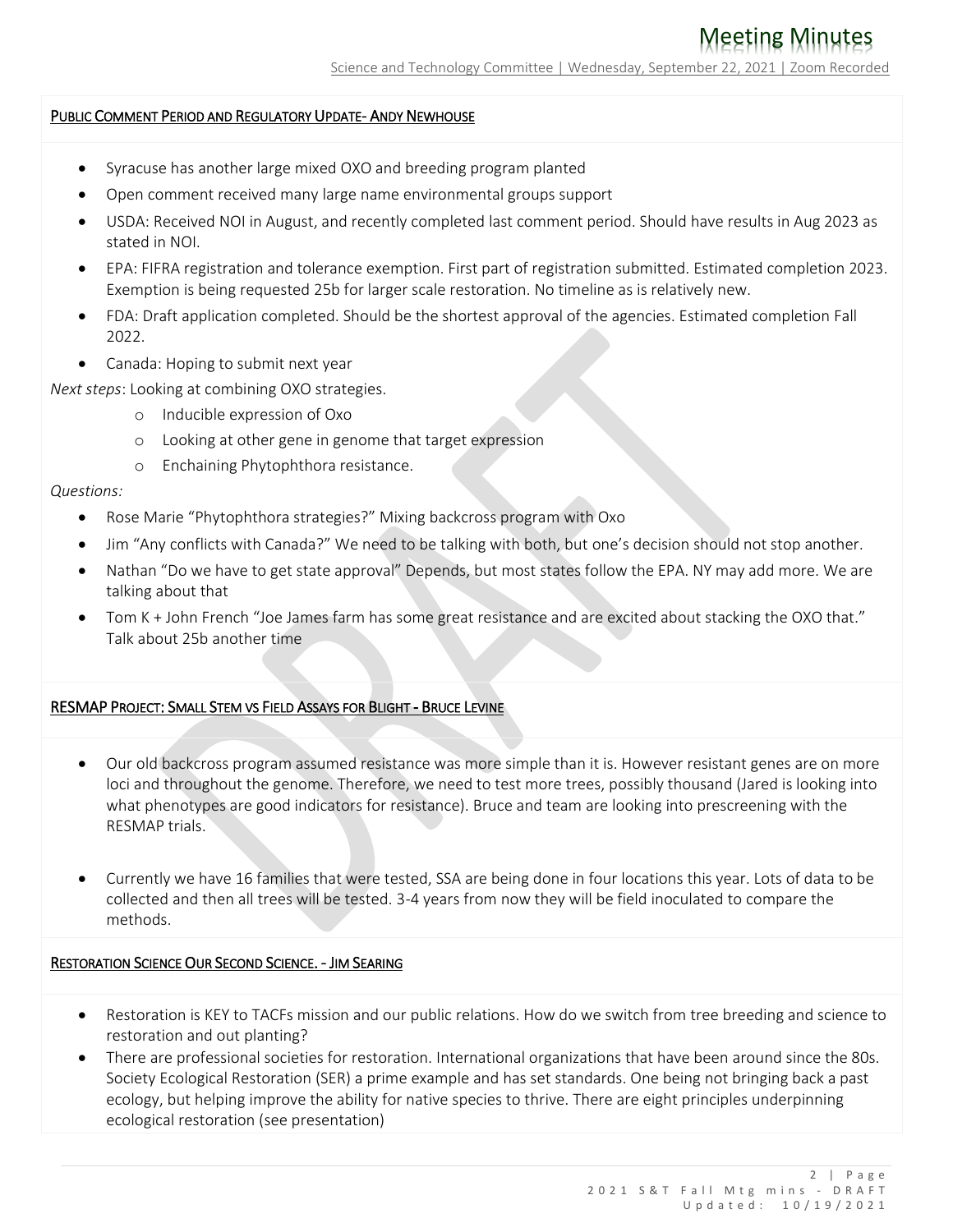Another organization with a background with relevant restoration is from the Native Seed Supply. Which almost mimics TACFs seed plan. Which is great for the restoration effort and committee. Jim recommends we and ESF do more to align and define ourselves with these efforts and organizations.

## *Questions – clms*

- Rose Marie Muzika: Prior restoration in prairies, refer best to those ecological systems where there were not trees that lived for hundreds of years
	- o Balance of approaching our reference system, philosophically, creating novel ecosystems, balance the effort in terms of reference vs future conditions; important to factor climate change which will affect what and where we plant
- Debby: Important to get our minds thinking about the reality of restoration; A lot of people that come new to the game thinking the effort was simply planting a few seedlings in the forest where they were before;
	- o Practice larger scale to gain data from prior efforts; Elevating what we are doing and recognizing ecorestoration as a science
- Jeanne Romero-Severson: There is extensive forestry literature out there, but not read. Close tie between why TACF exists and how we raise our money is Restoration. We must have a dynamic plan; do need to work on a plan. Good or bad we have a few years to make it; Having a solid plan also opens other funding sources.
- John Scrivani: We are not the only people thinking about restoring the eastern forest, USFS, TNC sand many state and wild life agencies, many are interested in our efforts, who do we cooperate with and how do we work together with them; Our trees fit in well with the larger effort, and we will need partners to do it, we cannot do it all.; Lisa – just signed another version of MOU with NRCS, very important partnership. Jay/Lisa announcing/reminding everyone that John Scrivani is TACF's new restoration Chair.
- Dana Nelson: Bruce Do you cut disease off of the assays before you put them in the field how does to work from GH to field after inoculation; Jared – Yes and offers a picture
	- o For Jim: 3 things come to mind with respect to ongoing research which would be relevant case studies; modelling work introduced Northern Research Station, adding Darling 58 into this approach; Stacy Clark planting research at the Southern Research Station, ongoing plantings of backcross Ac's that have been planted and observing over time. Pull all of the work together to help TACF forward.
- Dennis Liu: Challenge could be getting too global and expansive; framework is really important. Dealing with a single species and its role in the forest, we are in a powerful position to show how these principles work and ask really good questions about the difference between a chestnut dominant forest vs other dominance? Fundamental contribution to ecological thinking and science as well as having social resonance. View of the Eastern US look like from the sky – verdant beautiful paradise, green that is for sure, but it is not. What does that really mean? [Braiding Sweetgrass -](https://www.robinwallkimmerer.com/) Robin Wall Kimmer deep thread of thinking, scientist; indigenous background, interesting voice to keep in mind.
- Tom Klak: Experiment in ME, heavy forest extraction, working with sustainable harvest, no clearcuts, planting wild type seedlings and letting them go – no more TLC, growing nicely. We need wood, we need cardboard, we need to work with sustainable harvesting of wood products and opening up sunny spaces, rebalancing the forest and bringing in keystone species.; Great chapter knowledge to share.
- Debby Delmer: Overstory clear cut planting of monocultures does not do as well as mixed population placement – do we have what combinations of trees work best mycorrhizal connections and roots interactions? Interesting project for a chapter or two to take on.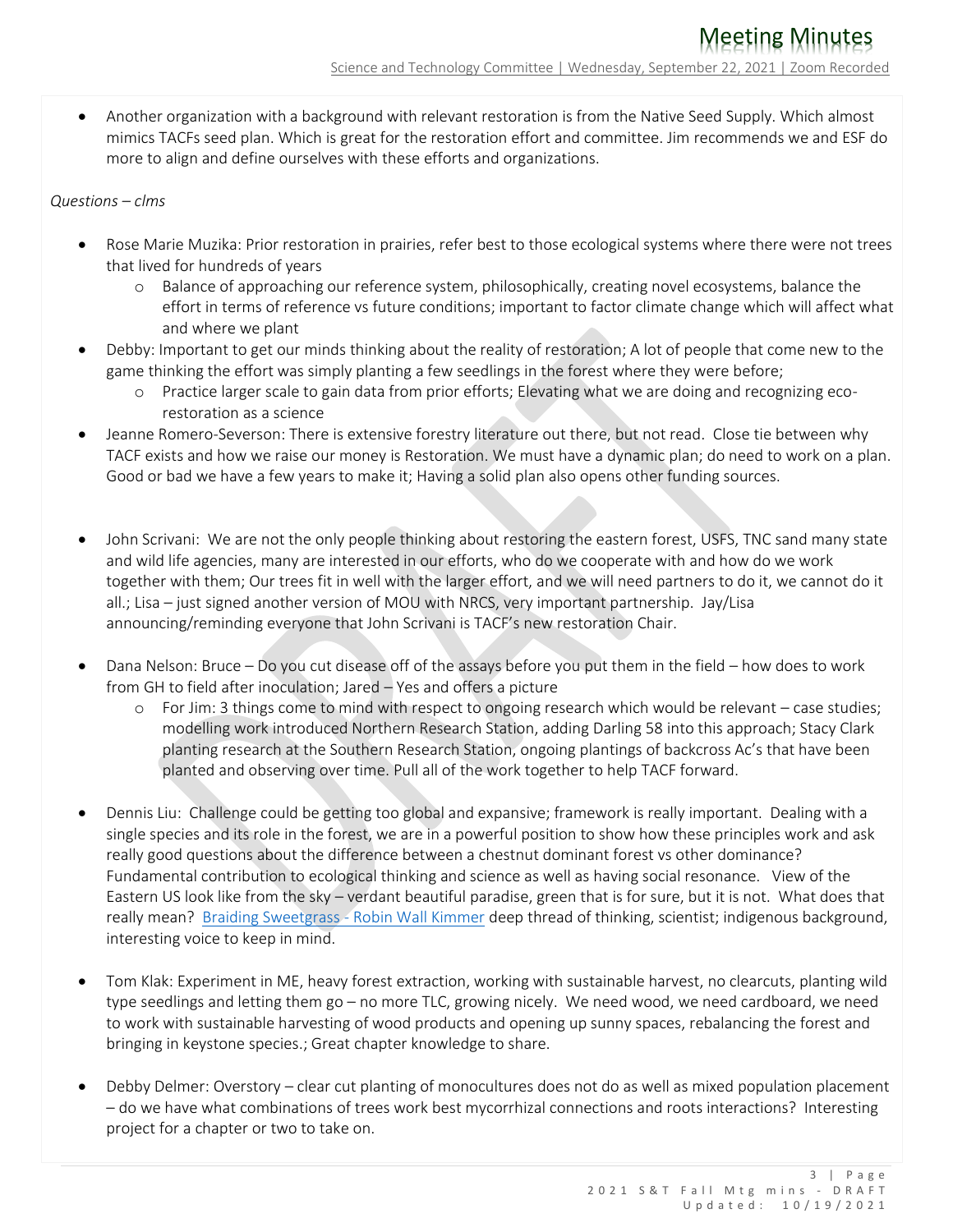Jay Cude: All restoration is local, great opportunity for chapter engagement; practical side – allot of hardwood forests in his part of the world have been cut as many as three time, by high grading – cutting out the good stuff and leaving the bad, evolution in reverse, foresters feel it is important to cut it all down to replant the trees that you want. Real applications for restoration strategies that includes the chestnut to be integrated into upgrading the degraded parts of the forest.

## SCIENCE REPORT – JARED WESTBROOK - [Link to meeting video and presentation](https://acf.org/2021-september-science-and-technology-committee-meeting/)

- Infographics Vasiliy Lakoba, Director of Research has created to demonstrates new ideas and approaches
	- o What does success look like in terms of R&D for our program
		- Disease resistance
		- **Ecosystem Services**
		- **Genetic Diversity**
	- o Combine and Deploy
		- Darling 58 crosses showing the results and what the resulting characteristics are based on cross
		- **Pollinations** 
			- Tom Klak, main supplier of pollen
			- In 8 states/ 12 orchard locations/ 50+ trees
			- Crossed with exceptional backcrossed blight resistance with Darling 58
				- o Diversity
				- o Disease Resistance
			- Doing 5 generations of outcrossing to wild trees
				- Minimize in-breeding Single tree from NY
				- o Dilute out founder tree and bring in more wild type tree genomes
				- o Diversity from across AC range, adaptive capacity for climate change and for environments from North to South
				- o Third Generation completed
			- High Light Growth Chamber
				- Built by Meadowview team
				- Lily Kingsolver, Nursery Manager working hard through the inception and through the kinks in development
				- o 30 or so trees
				- o First pollen from growth chamber has been produced Chinese
				- o Looks good for being able to supply pollen for the fourth generation
	- Genotyping with Virginia Tech Meadowview and have expanded out to the chapters
		- o 3000+ Meadowview
		- o 1800+ chapters
		- o Gaining AC ancestry information
- Adaptive Diversity Landscape Genomics Project Virginia Tech Alex Sandercock
	- o How much of the wild population that we have captured are in the orchards?
		- Divide AC range into adaptive provenances
		- o Sequenced 384 AC across the rang
			- 23,000,000+ snips
			- Genome environment association analysis
			- Next to do genome sequencing on backcross trees and compare
			- Working smarter, targeted efforts
- Resistance evaluation of Darling 58 progeny
	- o 3 common gardens planted, ESF, Maine, Meadowview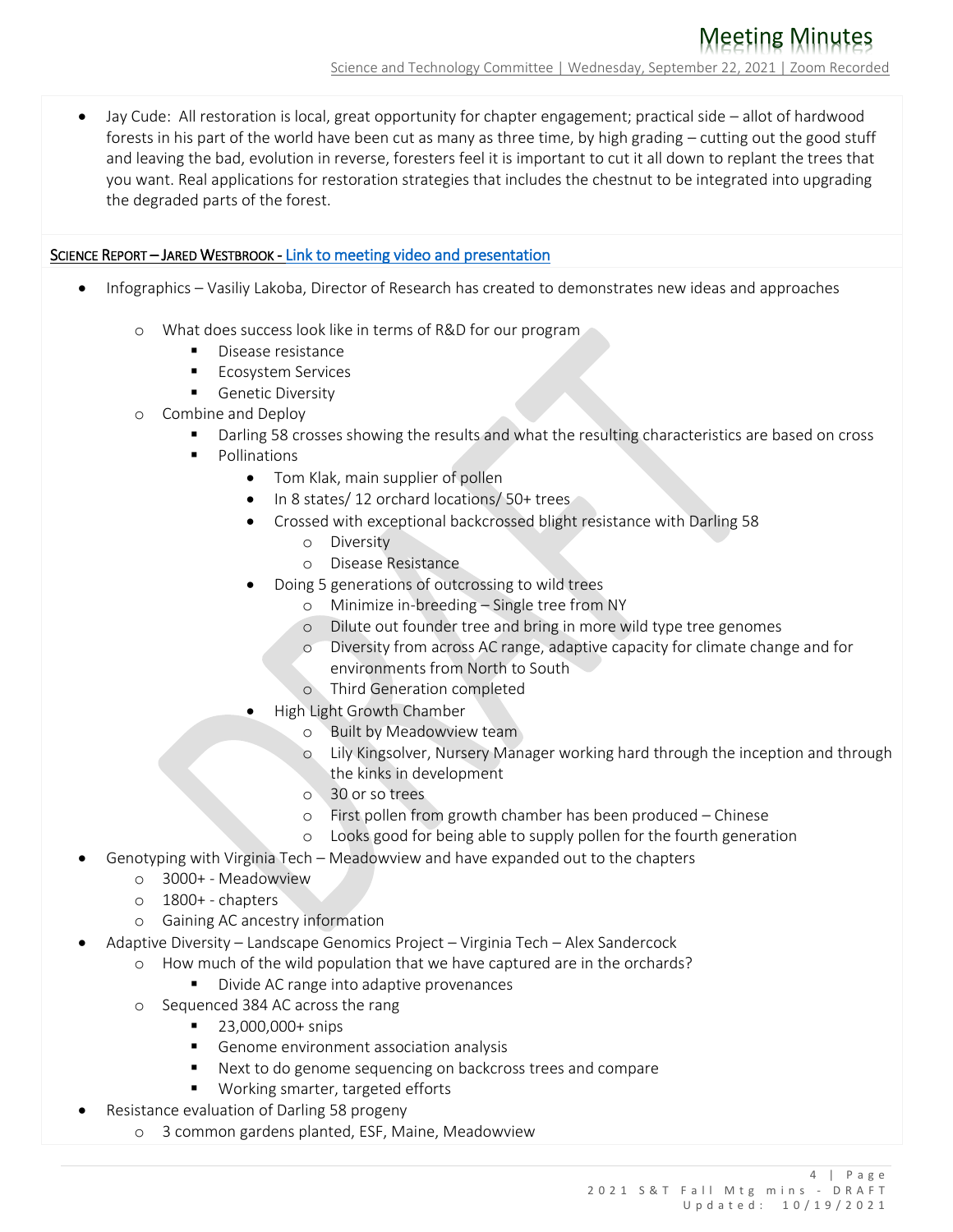# Meeting Minutes

Science and Technology Committee | Wednesday, September 22, 2021 | Zoom Recorded

- **DED Look at growth and long term resistance of these trees**
- Optimizing propagation of wild trees for germplasm conservation
	- o Bring from the forest into orchard environments
	- o Increasing diversity in breeding program
	- o Traditional grafting proving difficult
	- o Researching new methods
		- **Dragon Galic** 
			- Graft onto juvenile sprouts and grow in very dark conditions
		- Grafting onto hypocotyl proto root
		- Painting girdled stump sprouts with rooting hormones
- Scott Merkle put OxO into additional founder lines
	- o Cloning immature embryos
	- o Transformations within months
	- o ESF helping confirmation of expressions levels
	- o Does this require additional regulatory review or an extension of our existing conditions
- Dual Resistance / Rapid Genomics Partnership
	- o Cost effective genotyping assay to predict PRR resistance
	- o Markers in resistance regions targeted and tested for effectiveness
	- o Selecting against founder genome for wild type genomes in Darling 58 outcrosses
		- Markers help to select for more diversity and wild type genome
			- Data in October from first 100 trees
- Chapter orchards visits with Jamie and Israel and did a massive phenotype effort that will be housed in dentataBase
	- o Over 100 orchards phenotype for long term blight resistance traits
	- o Found trees from each chapter with exceptional blight resistance
		- Best by best crosses to create regional orchards
		- Dual purposes for the trees
			- Offer traditionally bred material in addition to the transgenic bred material
			- OxO for stacked blight resistance
- The Marty Method nondestructive early screening method for long term blight resistance
	- o Cut off tip of a robust seedling and put fungus on tip
		- **Let fungus grow**
		- **Measure resistance and see traits forming** 
			- What combination of these traits is correlated best with long term resistance?
		- Cut off tip and plant trees in the field
- RESMAP Map of all of the ways that blight resistance has been measured
	- o Ideal is long term resistance (2+ years post inoculation)
	- o Need an early screening method that is heritable and correlates with the long term resistance measuring
	- o How predictable
- Gene-Edited Future: Open up new pathways; Long term project; Always an unknown Vasiliy Infographic
	- o Develop a CRISPR pipeline to do gene knockouts in Chinese chestnut
		- Will knocking out candidate genes make the tree more susceptible
		- **Inherently easier to do then knowing exactly what DNA changes to make to the American** chestnut have the resistance of the Chinese chestnut
		- What about the Chinese chestnut genome is different?
- Gene Editing: Precision Editor
	- o Target enzymes to do a "find and replace"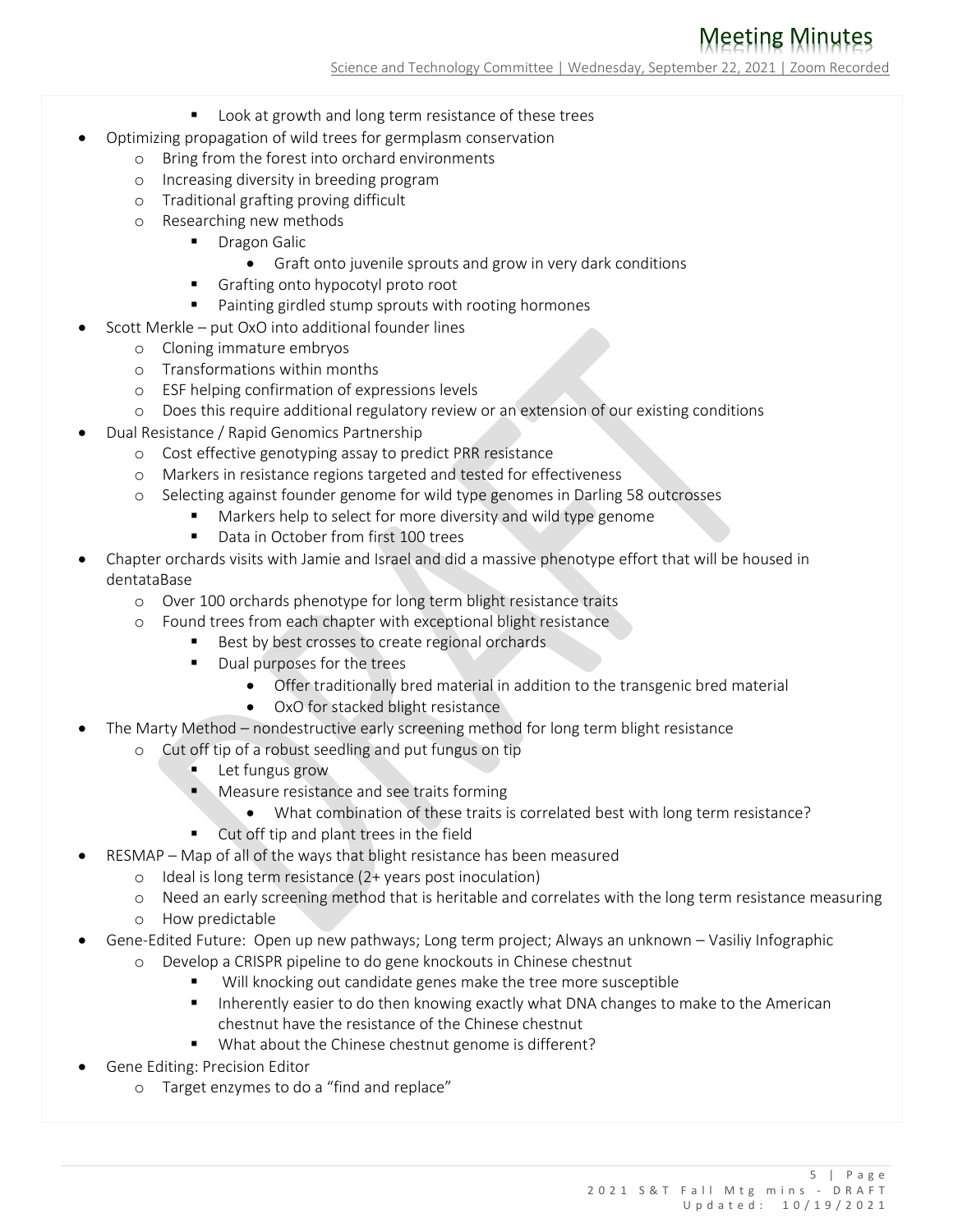# Q&A Session

- Bruce Levine: Small stem assay standard method is also non-destructive, and comparing both methods. Concerned about how much we are leaning on Darling 58 in the future. Might present a PR problem if it appears that we are "giving up" on breeding. Has anyone tried floral dipping for transforming chestnut? JW: Prior presentations have been heavy breeding. Propose is to select the very best backcross trees and combine the chapter efforts and regionalize crossing your best material. Plant out in regional seed orchards. Use the rest in the darling program for the diversity. Work smarter.
- Debby Delmer: Jared has a really good balance and is not ignoring the value of breeding. When doing the RNA seek, look for compounds that can be biomarkers and new assay for resistance.
- Tom Klak: Evidence found in LSA's? What is the evidence? Can we see and to understand better what's going on in the other methods; Confirmed that they are 100% American, they do have a resistance phenotype, need to look at the backcross traits with non LSA trees.
- Greg Miller: Product TACF is developing is not just a single kind of tree, and we should use "series of prototypes" keeps options open; Spend too much time and attention of where the DNA comes from, we need to spend more time what the DNA does, and how the tree performs.

## FIELD AND ORCHARD PRESENTATION – SARA FITZSIMMONS [Link to meeting video and presentation](https://acf.org/2021-september-science-and-technology-committee-meeting/)

- Seed and Seedling Production Going from tree to restoration is going to be an iterative process, we will find something better in the time span it will take an ecological impact with this species and get it restored decades, if not centuries. Near term, getting seed and seedlings so that we can get them into the forest.
	- o 5-7 years out to get to 100,000 transgenic out
	- o Improving out production capabilities
		- Chapters play a big role
		- Planting material
		- **Nursery partnerships**
		- Citizen Scientists
- A lot of what we can do is restricted by what we have out there, and the quality of the material
- External Grants generally small grants meant to jump start larger projects, jumpstart grad students, jumpstart collaborating labs to investigate something that may become a bigger project.
	- o Please get reviews in as soon as possible
	- o Budgeted for \$50,000
		- $\blacksquare$  In 20 years upwards of \$1,000,000 has been spent
		- 164 Awards
		- 44 Unique Institutions
	- o Review committees' reviews and recommend to the Board
	- o Resources:<https://www.acf.org/our-work/external-grants/>
	- o TACF Magazine: <https://www.acf.org/our-community/magazine-archives/>
- Phenotyping backcross modelling that Jared has done has been phenomenal job
	- o Solidifies and galvanizes chapter work
	- o 5 10 years more work to do
- dentataBase
	- o Has come such a long way so much more useable and will continue to become more useable
	- o So important in tracking the future of tracking of the tree and all the work that is being done
		- 800 daily page views
		- $-$  ~150 users
		- $\blacksquare$  370.00 + trees